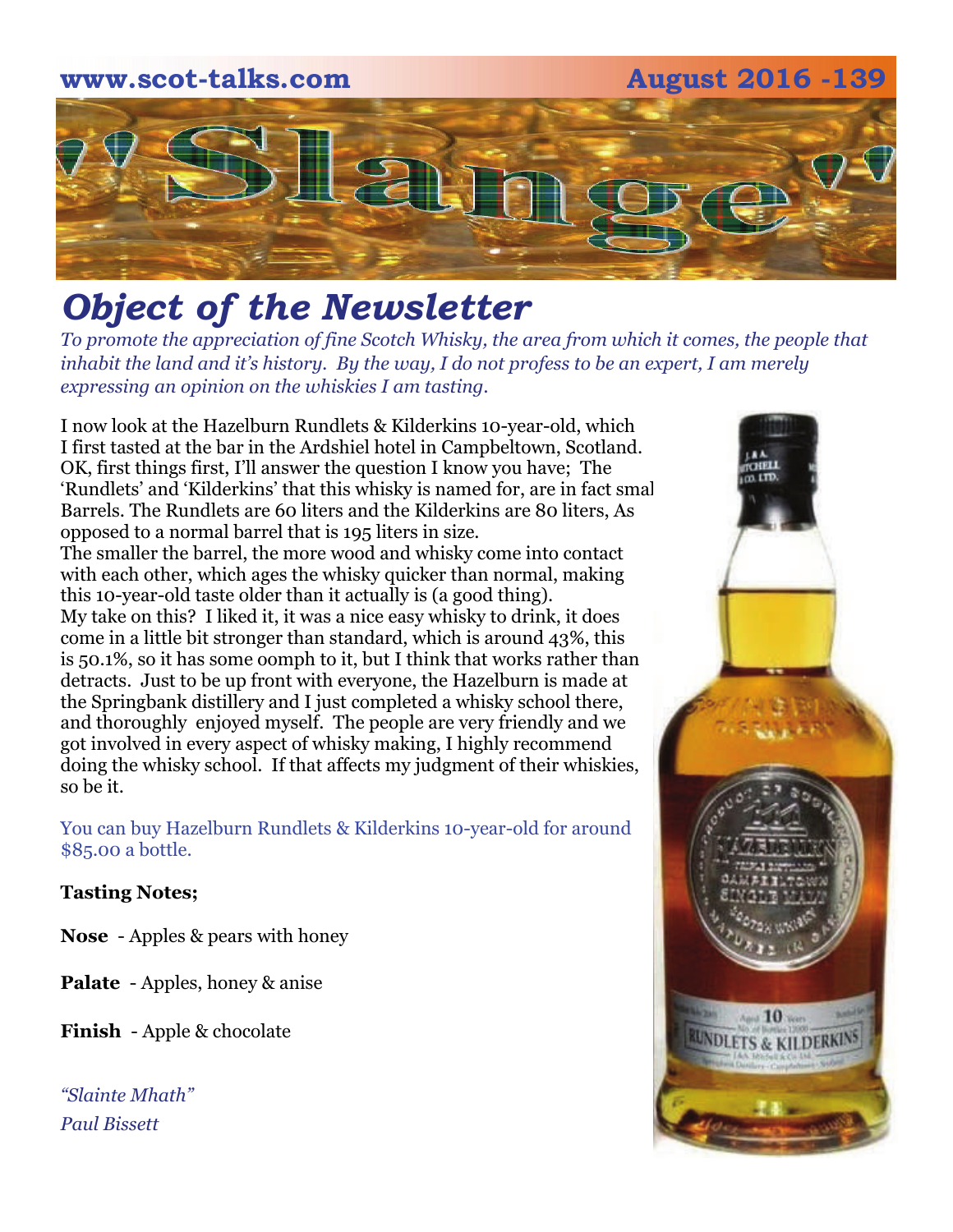### **www.scot-talks.com August 2016 -139**



### **World's First Community-Owned Whisky Distillery Smashes Crowdfunding Record** By [Felipe Schrieberg](http://www.forbes.com/sites/felipeschrieberg/)

GlenWyvis, the world's first community-owned distillery, has raised more than £2.5 million from some 2,500 investors and contributors in 77 days through crowdfunder.co.uk – blasting its target by £1 million.

It's the largest project ever funded on the crowdfunding site. Based in the northern Highlands town of Dingwall, construction on Glenwyvis started on July 11, some 90 years after the region's last distillery closed down.

The distillery is the brainchild of John McKenzie, a former military helicopter pilot known locally as the 'Flying Farmer'. In addition to farming, McKenzie dabbles in charity work and generating renewable energy in the area.

Scotland's newest microdistillery breaks new ground in a number of ways. [In addition to being the](https://twitter.com/intent/tweet?url=http%3A%2F%2Fwww.forbes.com%2Fsites%2Ffelipeschrieberg%2F2016%2F07%2F10%2Fworlds-first-community-owned-whisky-distillery-smashes-crowdfunding-record%2F&text=The%20distillery%20will%20be%20100%25%20powered%20by%20renewable%20energy)  [first community-owned distillery and the first to fund itself through crowdfunding, it will be 100%](https://twitter.com/intent/tweet?url=http%3A%2F%2Fwww.forbes.com%2Fsites%2Ffelipeschrieberg%2F2016%2F07%2F10%2Fworlds-first-community-owned-whisky-distillery-smashes-crowdfunding-record%2F&text=The%20distillery%20will%20be%20100%25%20powered%20by%20renewable%20energy)  [powered by renewable energy, using a green energy biomass boiler as its main source.](https://twitter.com/intent/tweet?url=http%3A%2F%2Fwww.forbes.com%2Fsites%2Ffelipeschrieberg%2F2016%2F07%2F10%2Fworlds-first-community-owned-whisky-distillery-smashes-crowdfunding-record%2F&text=The%20distillery%20will%20be%20100%25%20powered%20by%20renewable%20energy) Distillery staff will live in a house also powered by biomass (with trees providing the fuel) and solar energy.

The project has received blessings from former Scotland first minister Alex Salmond. So what does being the first 'community-owned distillery' mean? The crowdfunding campaign enabled investors and contributors to become a part of the distillery's history. Investments of more than £750 conferred shares and part-ownership – £250+ for local residents of Inverness. Three crowdfunders invested more than £50,000.

Besides distillery ownership, other rewards include bottles of gin (which can be produced instantly while waiting for the whisky to mature to the three-year minimum legal age), whisky bottles starting in 2020, casks filled with whisky, whisky tours, helicopter tours from the Flying Farmer himself, and more.

The region was an historic whisky-producing region hundreds of years ago, with legendary Scottish poet Robert Burns lamenting the loss of one of the great distilleries of that era, Ferintosh (in the same stanza he also coincidentally mentions the name of the family that owned the distillery: Forbes!).

Indeed, the GlenWyvis name is a portmanteau of two other historical regional distilleries: Ben Wyvis (a former Dingwall distillery from the late 19<sup>th-</sup>early 20<sup>th</sup> century, which also shares a name with a local mountain) and Glenskiach, a distillery that was based in the nearby town of Evanton.

Details are available both at the GlenWyvis and Flying Farmer websites.

http://www.forbes.com/sites/felipeschrieberg/2016/07/10/worlds-first-community-owned-whiskydistillery-smashes-crowdfunding-record/#4c6bf6a5498e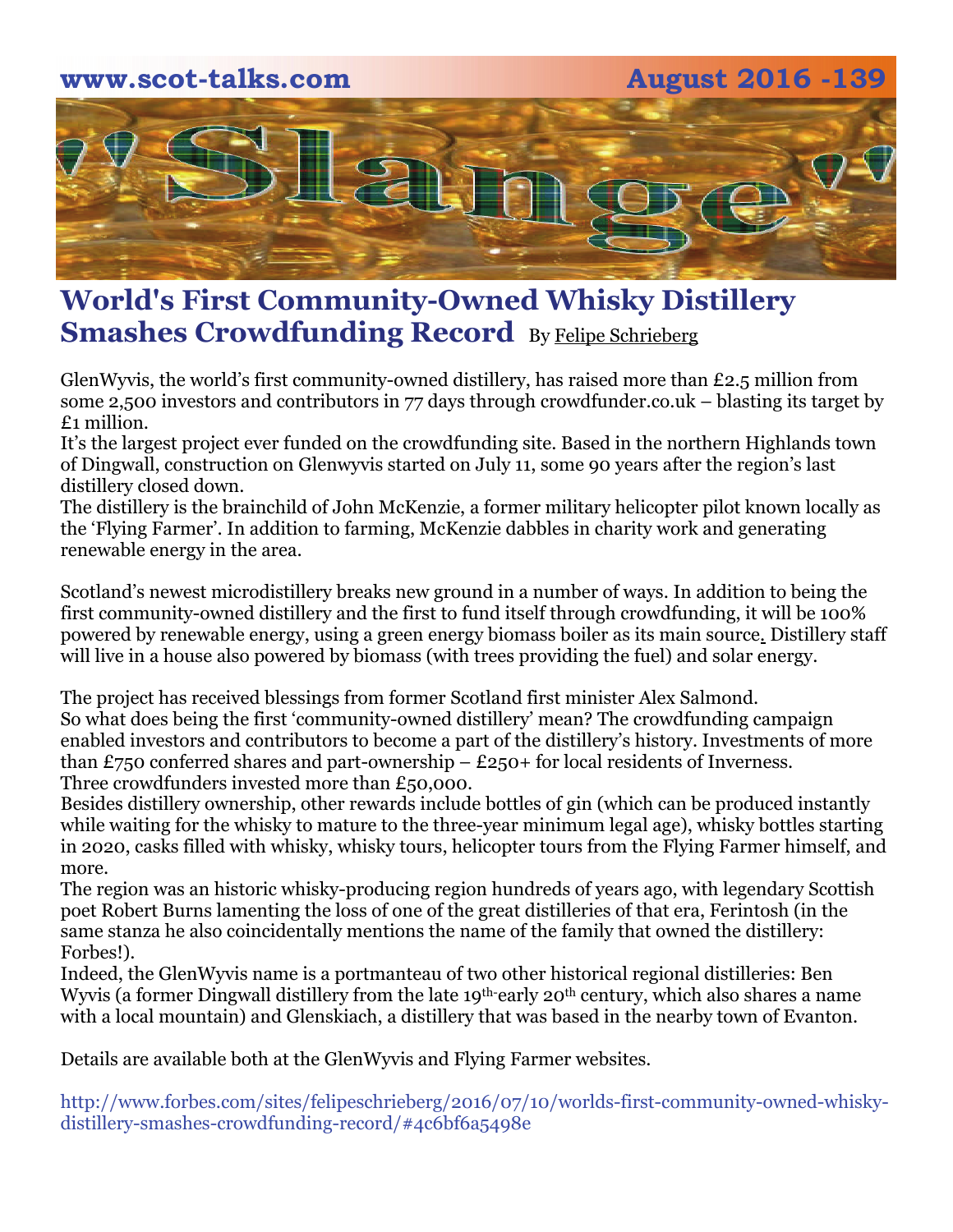

Below is a simple guide to help you choose your single malt Whisky, and the flavor notes you should expect from it. Being Scottish I recommend you find a likely candidate and try it in a bar before buying the whole bottle. This Issue; Hazelburn Rundlets & Kilderkins 10-year-old. For more information go to http://www.springbankwhisky.com

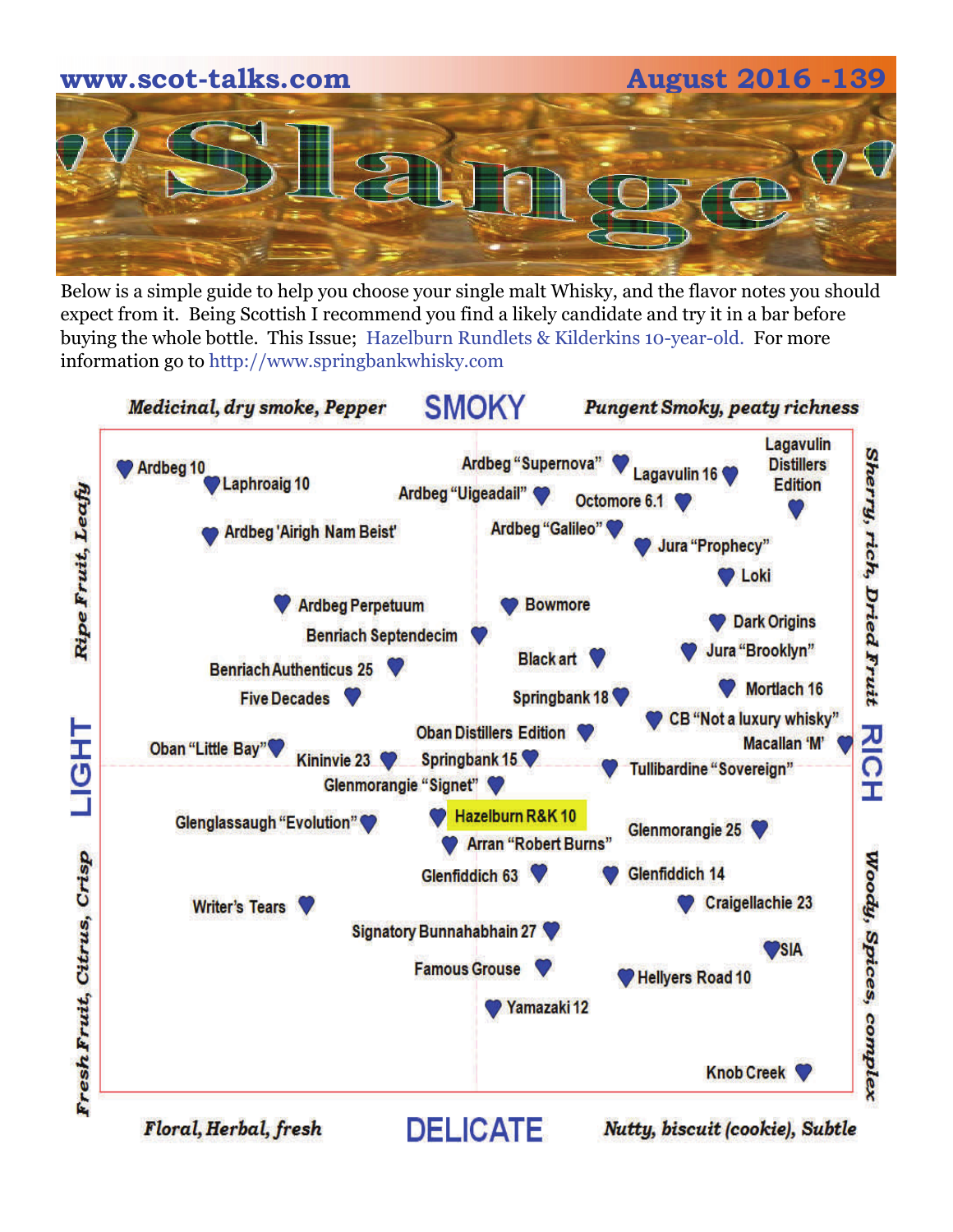# **www.scot-talks.com August 2016 -139** Larn

# **The Newest Distilleries In Scotland**

A look at the most recently founded and opened

Part of the romance of Scotch Whisky is its plethora of distilleries. Having survived the series of world events that shook the American and Irish whiskey industries to near-rubble, Scotland became the place where enthusiasts could wax about how the thin cut of a pot still produces melon notes in the new make, or how the sea air in the north has a different effect than it does in the west. All of that is down to the fact that Scotland, rather than having a small handful of big plants, enjoyed several dozen mid-sized and (only sometimes) large distilleries.

That said, Scotland is also a place where the number of mothballed distilleries alone has, at times, been a double digit number.

If one wanted to get in the Scotch business or expand production, then the answer was to acquire a working distillery or renovate an old one. Thus, it was also a place where breaking ground on a new distillery was a rarity.

Or so it was until lately.

#### **Ardnamurchan**

Although [Adelphi's distillery](http://adelphidistillery.com/), opened in July 2014, is no longer the newest in Scotland, it is still the most westerly and among the most environmentally friendly. Their main claim to green-ness is in drawing all their energy resources locally, via a wood chip-fired boiler and a local hydro-electric plant. The Ardnamurchan peninsula location, on the banks of Loch Sunart, make this distillery remote even among the ranks of Highland whisky-making. Ardnamurchan's whisky is now resting in casks and not yet available, but the distillery is open for tours.

#### **[Ballindalloch](http://www.ballindallochdistillery.com/)**

Situated in the farm buildings of a historic estate, this Speyside distillery is doing things the old fashioned way. They are open and operating since 2014, won't be releasing any gin or new make, and fully intend to let their whisky age for eight to ten years before releasing their first single malt.

#### **Eden Mill**

[Brewstilleries](http://whiskeyreviewer.com/2016/06/brewstilling-making-beer-and-whiskey-under-one-roof-062016/) are most common in the U.S., but Scotland got its own example when [Eden Mill](http://edenmillstandrews.com/)  [Brewery](http://edenmillstandrews.com/) decided to add a distillery. This was the first, and to date only brewstillery in Britain. They have a series of "one year spirits" out (too young to be legally dubbed "Scotch Whisky" just yet).

#### **Dalmunach**

This sleek, ultra-modern £25 million facility opened this year, built by Chivas Brothers, part of French drinks giant Pernod Ricard. The Speyside distillery is equipped with eight copper pots, and is capable of producing 10 million liters of spirit annually. It replaces the old Imperial Distillery, which was formerly located on the same site.